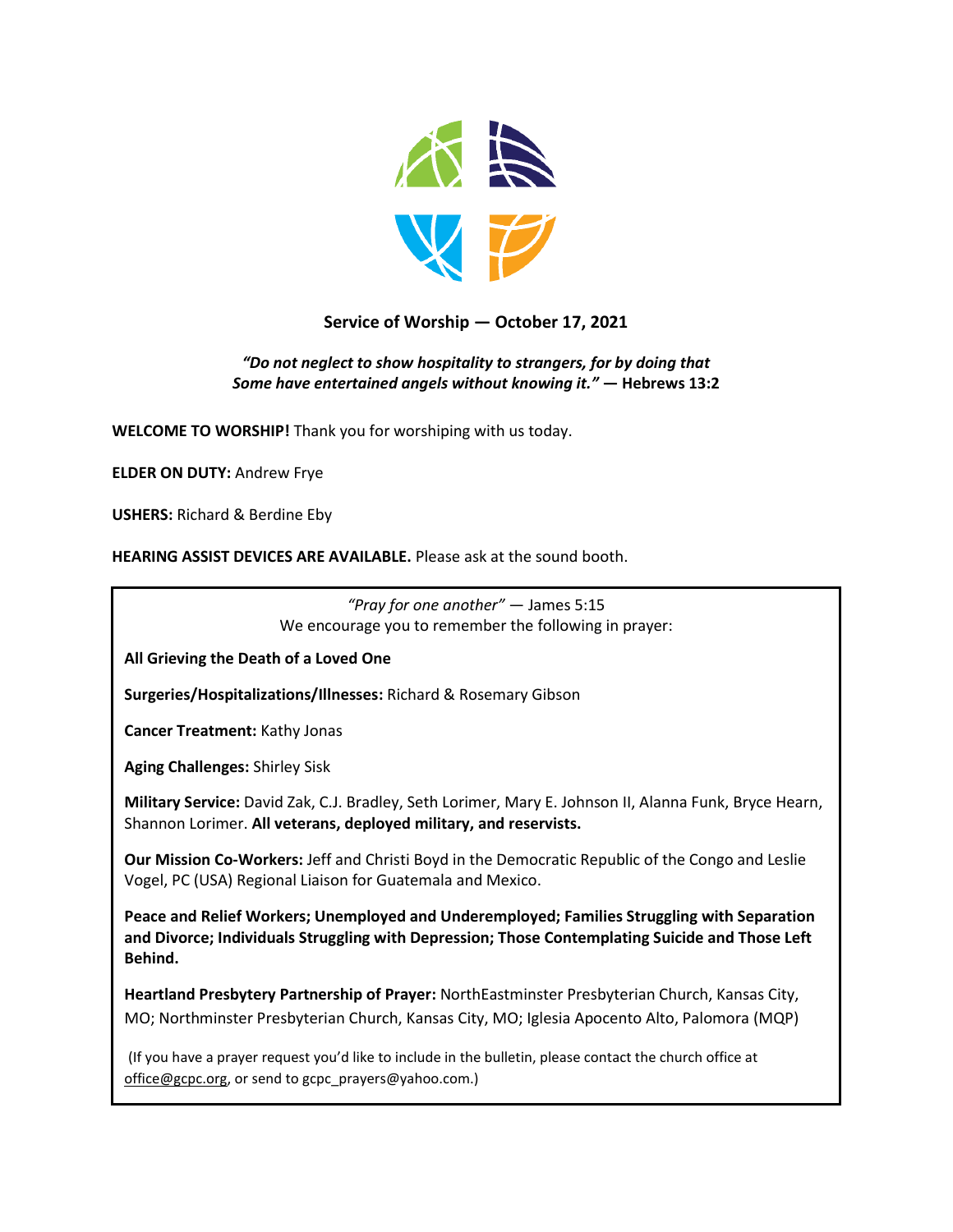# **SPOTLIGHT**

**THE SMOKE-OFF IS COMING!** Preparations continue for the Great GCPC Smoke-off on Saturday, October 23! Plan to join us for this fun potluck! Please bring a dish or two to share (salad, side dish, dessert). We have several smokers/grillers signed up, but we can always use more. You can also grill or smoke your food at home and then bring it up for the competition if you choose. Please contact Tom Stroud, [thomas.w.stroud@gmail.com](mailto:thomas.w.stroud@gmail.com) or 913-515-0591, if you can join the cooking brigade. We are blessed to have Christopher Callender and his musician friends ready to entertain us with bluegrass music before the meal. Proceeds from your cash votes for best BBQ will be donated to Heifer International. The bluegrass band will start playing at 4:15pm and folks (other than smokers and grillers) can come up and sit in their lawn chairs anytime after 4pm. The live music will stop when we adjourn to Heartland Hall for voting and dinner at 5:30pm. If you have questions, please call Teresa Ilten, 913-515-1087.

**DONATIONS FOR SANCTUARY FLOWERS:** GCPC would like to bring back the tradition of celebrating anniversaries, birthdays, the remembering of loved ones, or any special event, with flower arrangements for Sunday morning worship. The cost is \$35–\$40, whether the flowers are real or a beautiful faux arrangement made and donated by Linda McMaster. If you would like to donate, please contact Chelly King at [chelly41rn@gmail.com](mailto:chelly41rn@gmail.com) (rn not m) or 913-634-4450. (Note, the number in the last directory is no longer correct.) Please provide: occasion, which type of flower arrangement (real or faux), date, and memorial/honorarium name. The check can be made payable to GCPC with real or arrangement in the memo line and can be mailed or dropped off in the wooden box in the sanctuary as you enter or leave the service. If you order real flowers, please feel free to take them with you after church. Orders for real flowers must be placed by the Monday before the next Sunday. Thanks! *—Chelly King*

**CONTACTING STAFF:** A reminder that the GCPC church building has returned to normal operations. The office is open from 8am to 4pm, but the best way to reach a staff member is by e-mail:

Rev. Sue: [sue.trigger@gcpc.org](mailto:sue.trigger@gcpc.org) Rev. Mitch: [mitch.trigger@gcpc.org](mailto:mitch.trigger@gcpc.org) Rebecca Prater (music dir.): [rebecca.prater@gcpc.org](mailto:rebecca.prater@gcpc.org) Miles McDonald (youth dir.): [miles.mcdonald@gcpc.org](mailto:miles.mcdonald@gcpc.org) Patrick Bell (office admin.): [patrick.bell@gcpc.org](mailto:patrick.bell@gcpc.org) Tara Hyder (finance admin.): [finance@gcpc.org](mailto:finance@gcpc.org)

**HOW TO PLEDGE DURING THIS TIME:** Although we are now offering limited in-person worship, we encourage those who normally put their pledge in the offering plate each Sunday to mail their pledges to the church. The Finance Administrator will get them and see that they are deposited in a timely fashion. Of course, you may also make your pledge online by going to [gcpc.org](https://gcpc.org/about-us/donate.html) and clicking "Online Giving."

# **ADULT**

**SHALOM: FINDING PEACE IN THE BIBLE** is a six-week adult Bible study led by Kevin Johnson, which will be loosely taken from the Kerygma study "Shalom: A study of the Biblical Concept of Peace." We will look at the theological dimensions of peace as God's intention for this world, our continuing hope for peace, and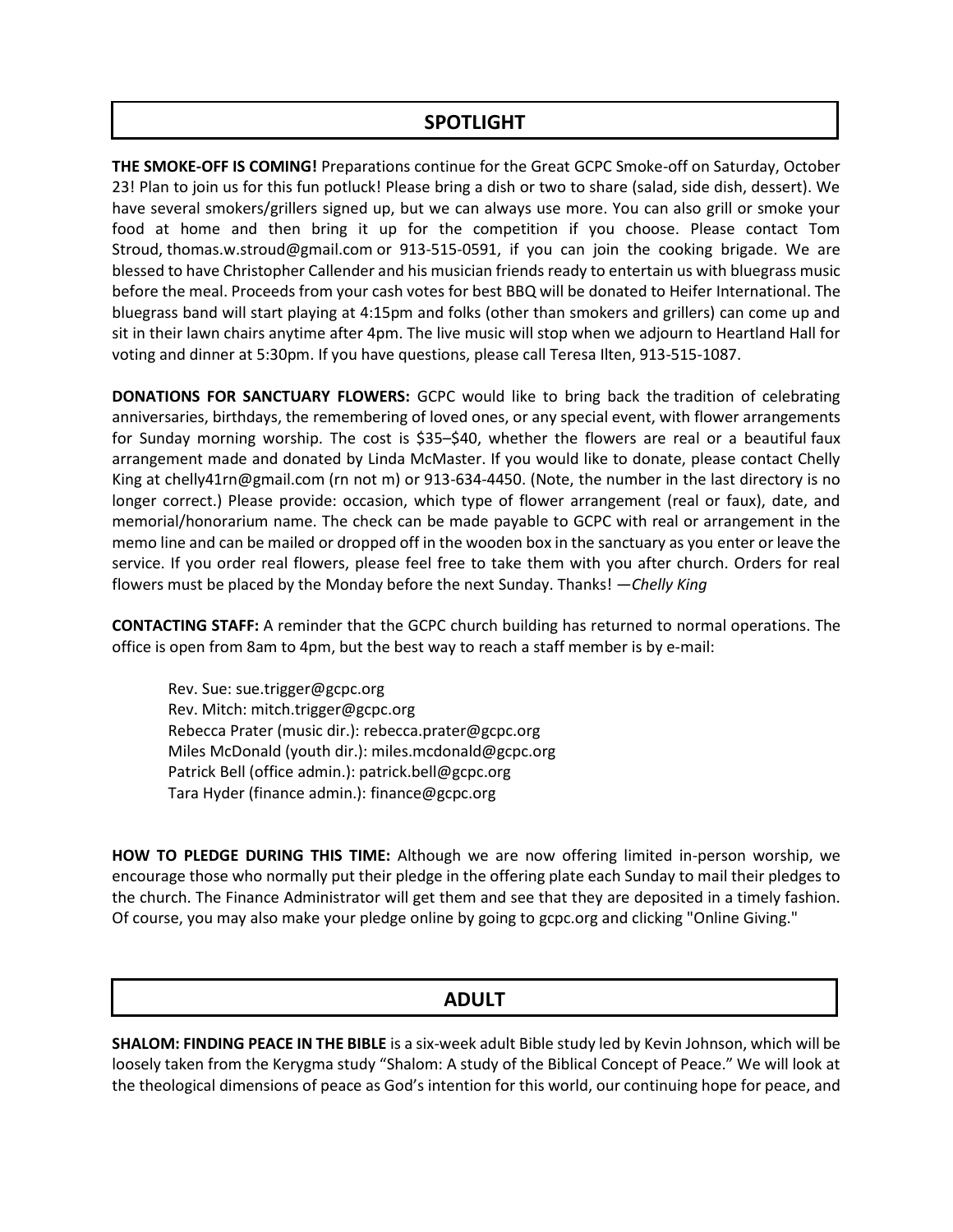our call to be peacemakers. Please bring your Bibles and a pen! The class will meet in **Room 4 at 10:45am,** or join via Zoom[: https://tinyurl.com/krd5pz84.](https://tinyurl.com/krd5pz84) **Resumes October 24.**

**FOLLOW ME - BIBLICAL PRACTICES FOR FAITHFUL LIVING:** A living faith is so much more than simply believing in God. Jesus called all sorts of people to follow him to God, showing concrete ways to love God and one another. Together we will learn about the Jesus practices that have shaped the church. Participants will practice seeing Christ in every person and discover their own gifts of hospitality. This adult class will meet in **Room 3 at 10:45am.** Or join via Zoom[: https://tinyurl.com/yanmupj9.](https://tinyurl.com/yanmupj9) **Resumes October 24.**

**THANK OFFERING:** Presbyterian Women is collecting funds for the Thank Offering, which provides muchneeded financial assistance for real solutions in the areas of health, education, economic development and the needs of women and children. The recipients are a mix of six domestic and three international projects, but all meet crucial needs. At least 40 percent of this offering funds health ministries, often helping the most marginalized members of God's community. The remaining percentage supports new or expanded projects and small capital improvement projects. Donations will be collected through November.

# **CHILDREN**

**TRUNK OR TREAT:** Get your costumes ready, find your favorite treat collection container, and get ready for games, activities, and trunk or treats Sunday, October 24, 4-5:30pm. Weather permitting all will be held outside in the parking lot. Rain or snow? We'll move inside. (Watch for details about how we can set up trick or treat stations inside the building if weather prevents an outdoor event.) We need Trunks and Treats for this event. If you would like to set up your car and pass out treats you provide or donate candy for games and prizes, please sign up at:

<https://www.signupgenius.com/go/70A0A45A4A722A4FC1-trunk1> or contact Rev. Sue at [sue.trigger@gcpc.org.](mailto:sue.trigger@gcpc.org)

### **YOUTH**

**WORKSHIP SUNDAY IS TODAY!** Miles, Wisdom and Adrianna will be wading in the creek pulling out trash and you (youth and adults) are encouraged to join us. There are several other meaningful and valuable Workship projects that you can do too. If you didn't get signed up, please come at the last minute. You will not be turned away. Wear shoes and clothes that can get wet and dirty, and bug spray is a good idea. We will provide rubber gloves and trash bags. We are coming back to church for pizza afterwards. This will be our Connect activity for the day, so we won't be meeting in the evening. Let us know if you need a ride.

**NO SUNDAY SCHOOL TODAY!** We will be back to our regular schedule next week.

**ESCAPE ROOM AND CHIEFS HANGOUT LAST SUNDAY:** Just FYI, everyone escaped alive last week and cured the staff who had turned to Zombies! Thanks guys, I feel much better now!